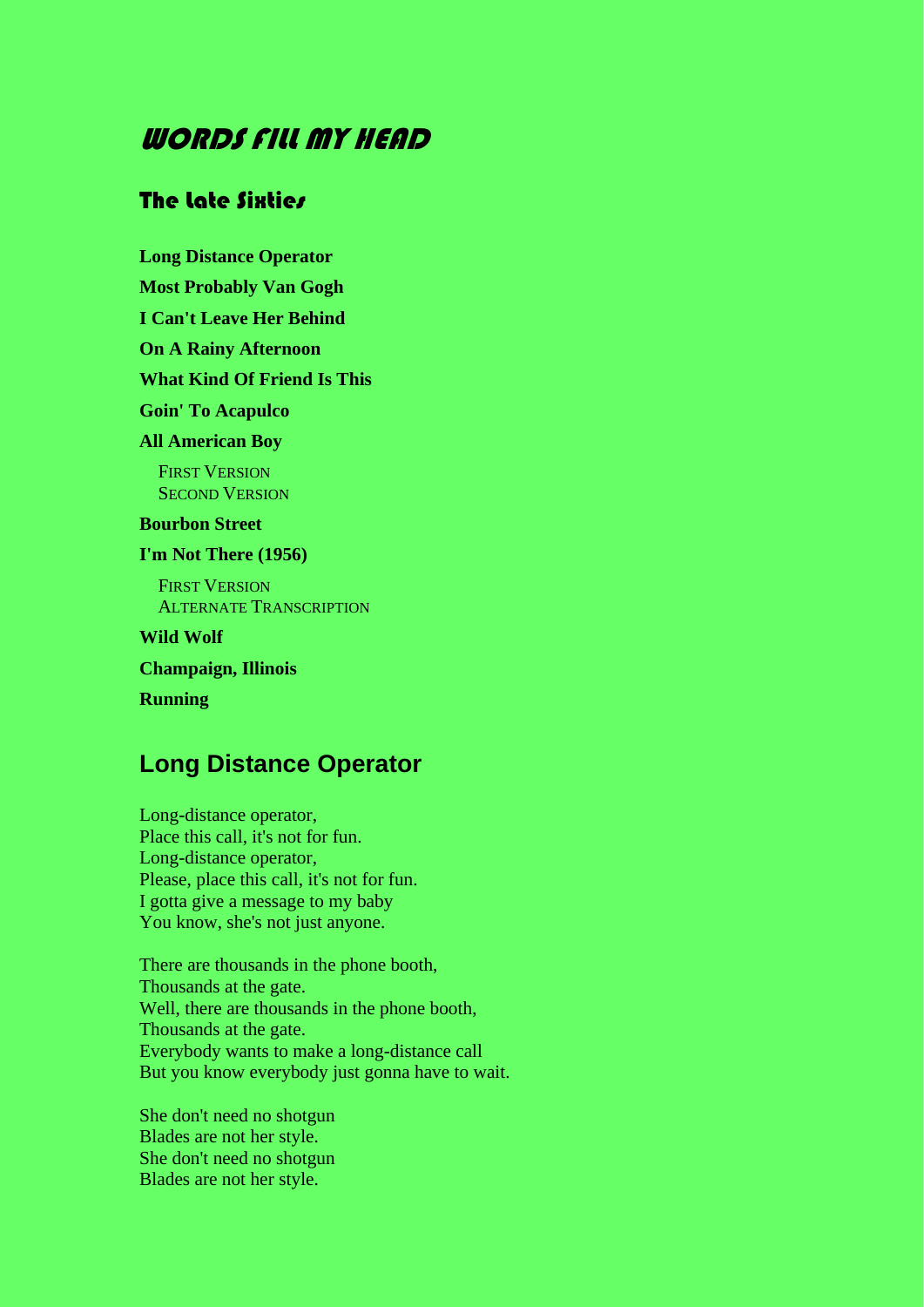She can poison you with her eyes She can kill you with her smile.

If the call comes from Louisiana, Please, let it rise. If the call comes from Louisiana, Please, let it rise. This phone booth's on fire, It's getting hot inside.

Ev'rybody wants to be my friend, Nobody wants to get higher. Ev'rybody wants to be my friend, Nobody wants to get higher. Long-distance operator, I believe I'm stranglin' on this telephone wire.

[Source: tape from The Berkeley Community Theatre, Berkeley, California, 4 December 1965, with help from Ron Mura]

[\[TOP\]](#page-0-1)

### <span id="page-1-0"></span>**Most Probably van Gogh**

When I'd ask why the painting was deadly Nobody could pick up my sign 'Cept for the cook she was always ready But she'd only ask what's on your mind She'd say that especially when it was raining I'd say "Oh, I don't know" But then she'd press and I'd say "See that painting, Do you think it's been done by van Gogh?".

The cook she said call her Maria She'd always point for the slim boy to come forth Saying he treat ?????? it's his own idea And he also makes trips to the North Have you ever seen his naked 'Cathleen' I'd say "Oh no, why does it show?" And she'd whisper in my ear that he's a half breed And I'd say "It's fine but can he paint like van Gogh?"

I can't remember his name, he never gave it When I always figured he could go home Till when he gave me his card and said "Save it" I could see by his eyes he was alone And it was sad how his four leaf clover, Drawn on his calling card showed That it was given back to him a millon times over, And it most definiteley was not done by van Gogh.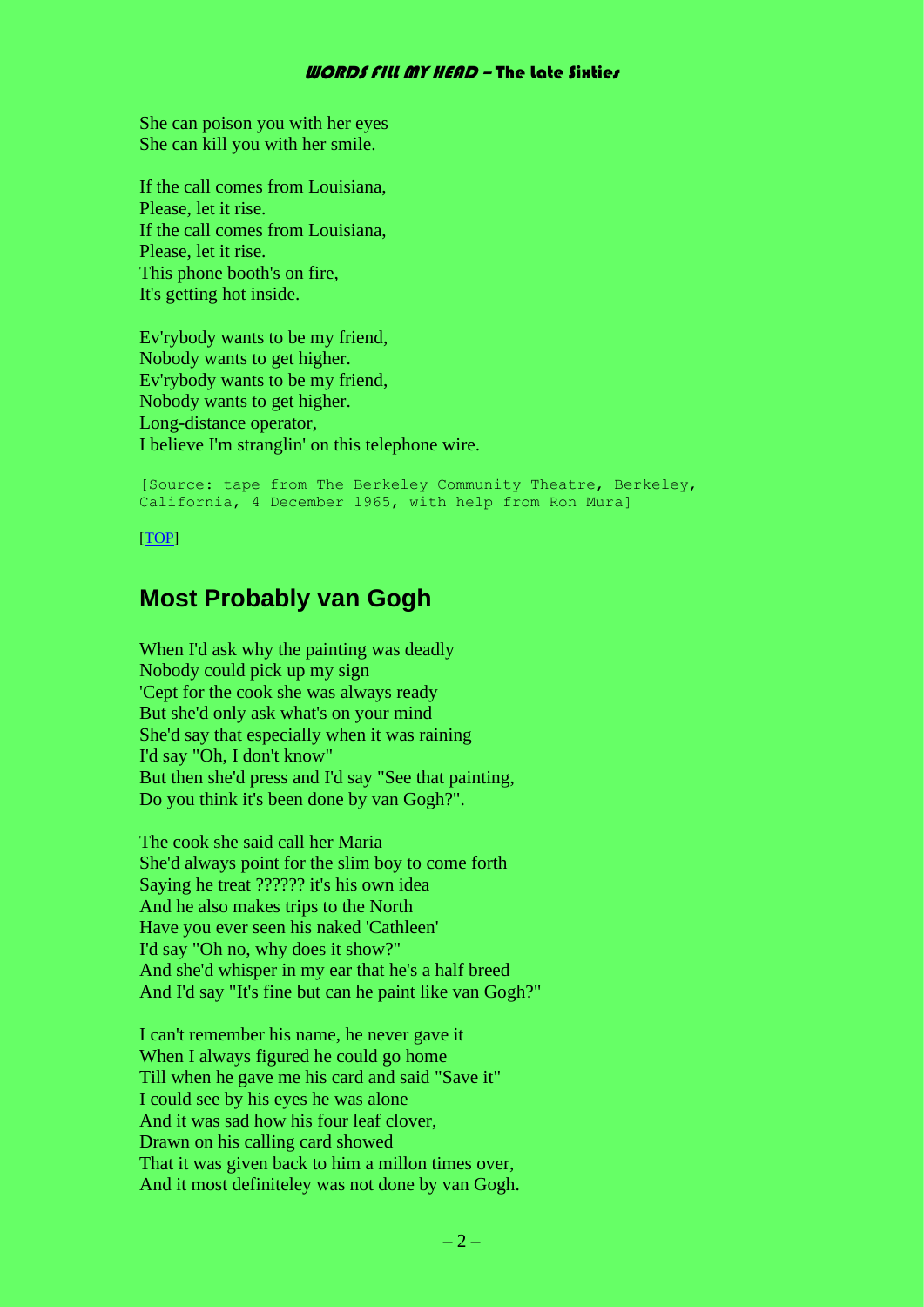You know she often came just to please me Though I sensed she could not understand And she made a thing out of it by saying "Go easy, He's a straight, but he's a very crooked straight man" And I'd say, "Does the girl in the calendar doubt it? And by the way is it Marilyn Monroe?" But she just spit softly and said "Why do you wanna know about it?" And I'd say "I was just wondering if she ever sat for van Gogh"

It was either her or the straight man who introduced me To Jeanette, Camilla's friend Who later on falsely accused me Of stealing her locket and her pen And I said "I don't have the locket" She said "You'd steal pictures of everybody's mother, I know" And I said "There's no locket, no picture of any mother I would pocket, Unless it's been done by van Gogh"

Camilla's house, it's stood on the outskirts How strange to see the chandeliers destroy While patiently he fills her coffee Of foxhunts and ????

[Source: Denver Hotel Room tape, 12–13 March 1966]

[\[TOP\]](#page-0-1)

## <span id="page-2-0"></span>**I Can't Leave Her Behind**

Why I can't leave her I don't know Well she leads me where she goes I can't find her nowhere Well she needs me here Honey I just can't hear her walking I just can't hear her talk Though sometimes you know I will

And when it comes my way I'll just be left standing night and day I will call her and say That I don't try, try, I try but she cried And I can't leave her behind

[Some Other Kind Of Songs -- from "Eat the Document"]

[\[TOP\]](#page-0-1)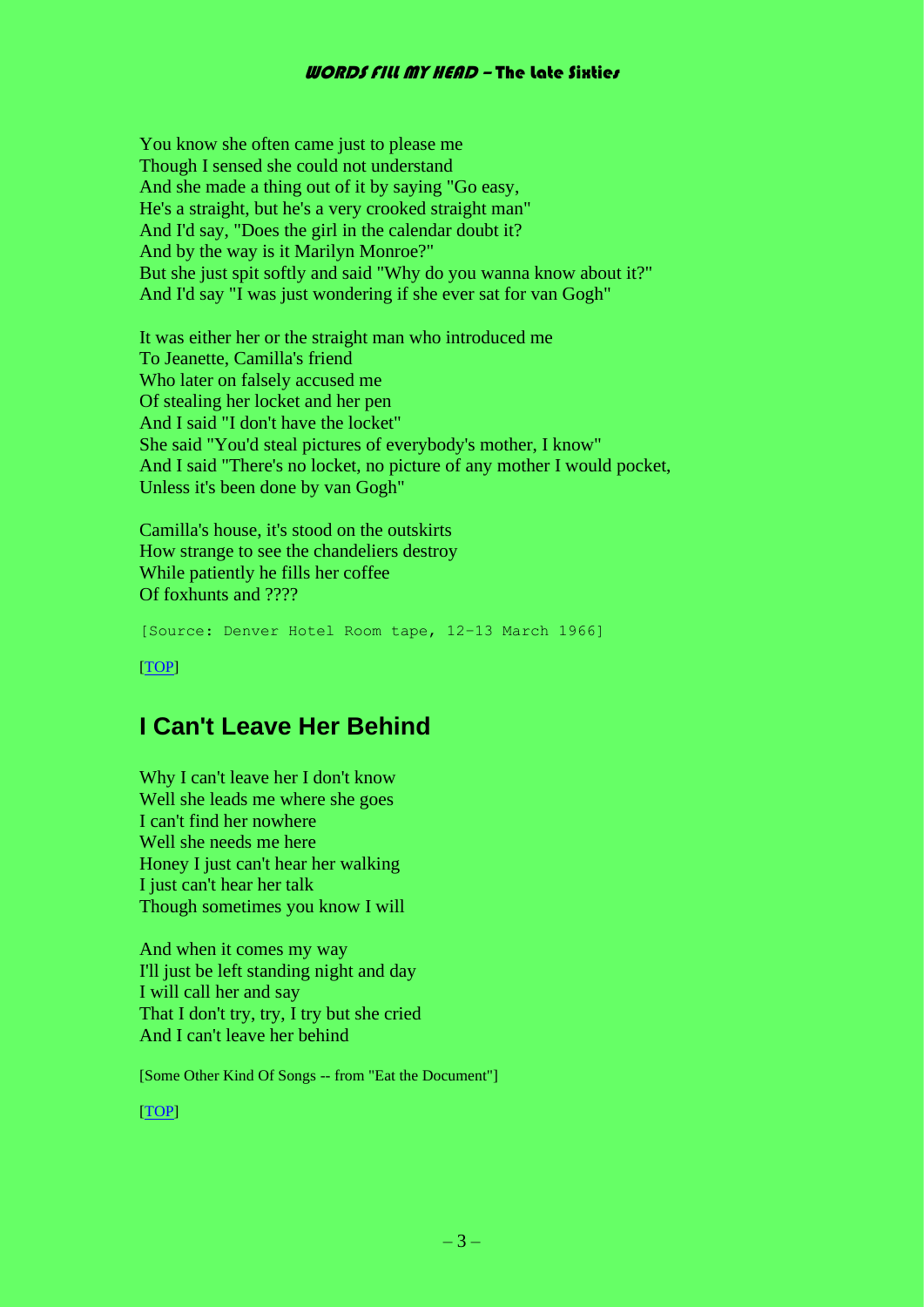## <span id="page-3-0"></span>**On A Rainy Afternoon**

Ah, she's walking in the morning Honey you come home I'm on my way since long ago You just can't know If you have to come home I'll try If I have to but I'll be crying What If I'm troubled Well, I can be unkind I'll try to  $\Box$ Can't come in And I'll walk away to find Her in the morning I'll try to maybe Try to help if I can And I'll be there but I just can't find you

[Some Other Kind Of Songs -- from "Eat the Document"]

[\[TOP\]](#page-0-1)

## <span id="page-3-1"></span>**What Kind Of Friend Is This**

What kind of friend is this Who goes behind my back What kind of friend is this Shows up every place I am She can make it long, but she don't She's laying low but you know She'd rather lay in the morning Making it on my bed Oh, what kind of friend is this

What kind of friend is this Making everyone around What kind of friend is this Listening to everything I found She's tough on board When she goes down Late at night Walk around Well, she ain't good looking But she keeps on turtledoving in The backyard bed Tell me what kind of friend is this

She don't love and she don't hug You know she's going to be a dog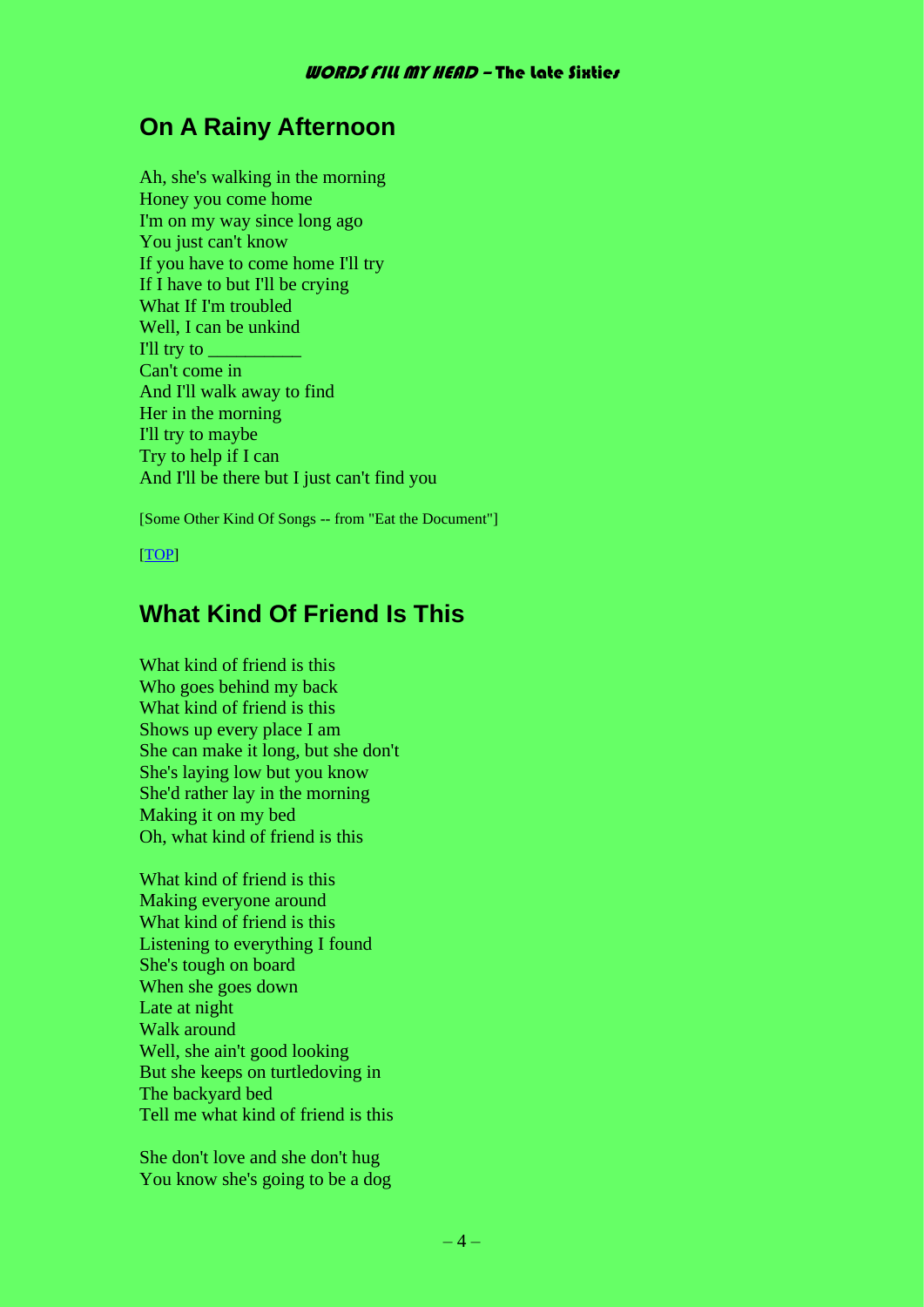She don't and she don't Her heart's beating and she knows she's wrong What kind of friend is this

What kind of friend is this Makes you hightail to and fro What kind of friend is this Wants to go wherever I go Gad darned shame Don't care for me My old lady if she could only see Tell me what kind of friend is this

[Some Other Kind Of Songs -- from "Eat the Document"]

[\[TOP\]](#page-0-1)

## <span id="page-4-0"></span>**Goin' To Acapulco**

I'm going down to Rose Marie's She never does me wrong She puts it to me plain as day And gives it to me for a song.

It's a wicked life but what the hell Baby, everybody's got to eat, And I'm just the same as anyone else When it comes to scratching for my meat.

Goin' to Acapulco Goin' on the run Goin' down to see soccer Goin' to have some fun. Yeah Goin' to have some fun.

Now, whenever I get up And can't find what I need I just make it down to Rose Marie's And get something quick to eat.

It's lots of ways to make a livin' And I ain't complainin' none For I can blow my plum and drink my rum And go on home and have my fun

Goin' to Acapulco Goin' on the run Goin' down to see soccer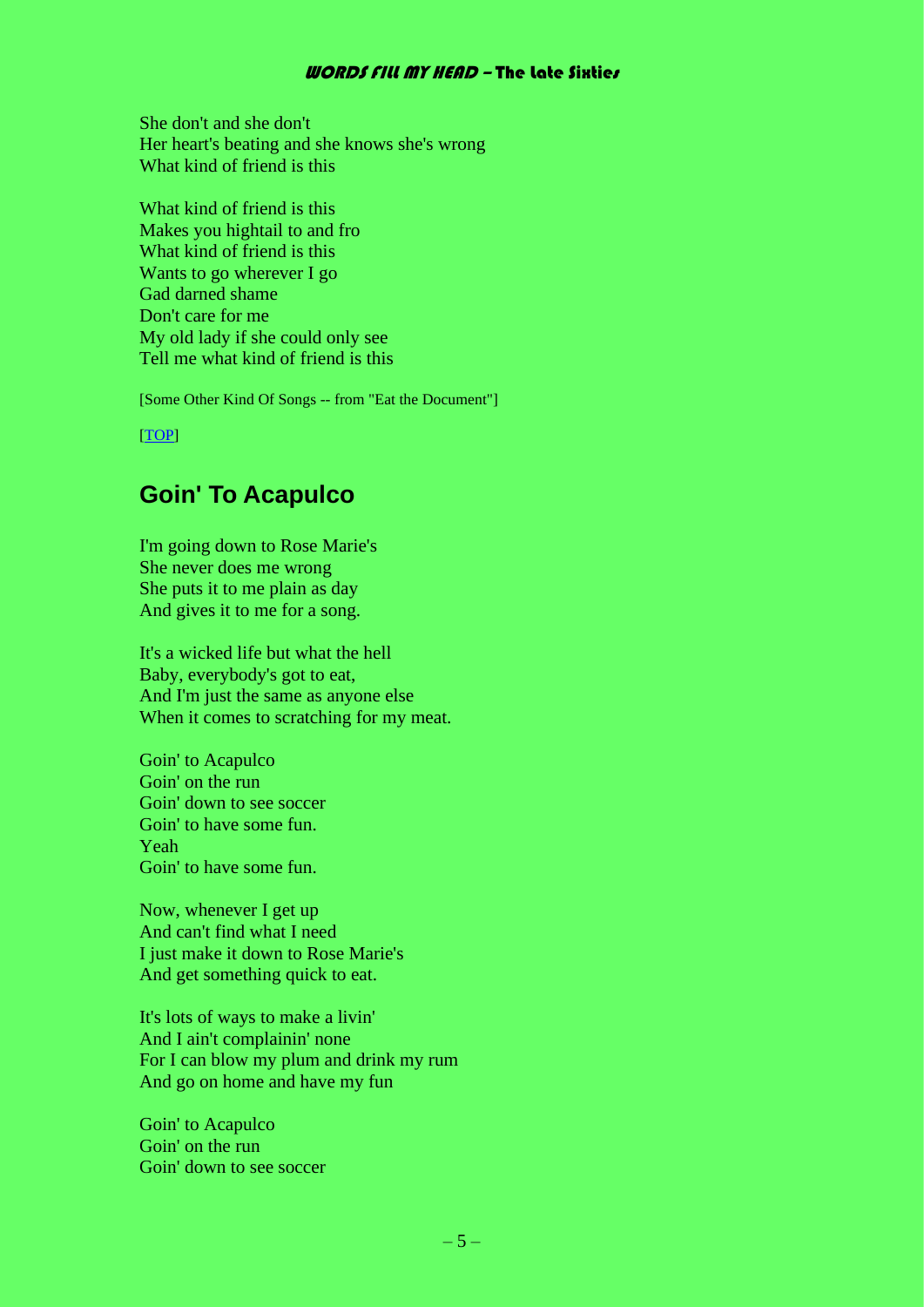Goin' to have some fun. Yeah Goin' to have some fun.

Now, if someone offers me a joke, I just say no thanks I try to tell it like it is And keep away from pranks.

Well, sometime you know when the well breaks down I just go on pump it some. Rose Marie, she likes to go to big places And just sit there waitin' for me to come.

Goin' to Acapulco Goin' on the run Goin' down to see soccer Goin' to have some fun. Yeah Goin' to have some fun.

[Source: Tape, Paul Williams: Bob Dylan -- Performing Artist]

[\[TOP\]](#page-0-1)

## <span id="page-5-0"></span>**All American Boy**

### <span id="page-5-1"></span>*First version*

Well I bought me a guitar Put it in tune Went out there in the month of June Bought a hot dog and smelled it And I smelled the crowd Everybody was a-down on this side of a cloud There was a holy cow and a medicine man And a sacred cow and an iron jaw that wouldn't break

Well I tell you the story of how to become An All American Boy Instead of a bum Pound on the drum from five to six You'll be rocking and rollin and beating on bricks It's a good job to have if you're not working Clean your stuff and come up tight Gotta wish for it and that's right Go for a train on a whiskey jar Guzzle it up, here you are Pick it up, now hit it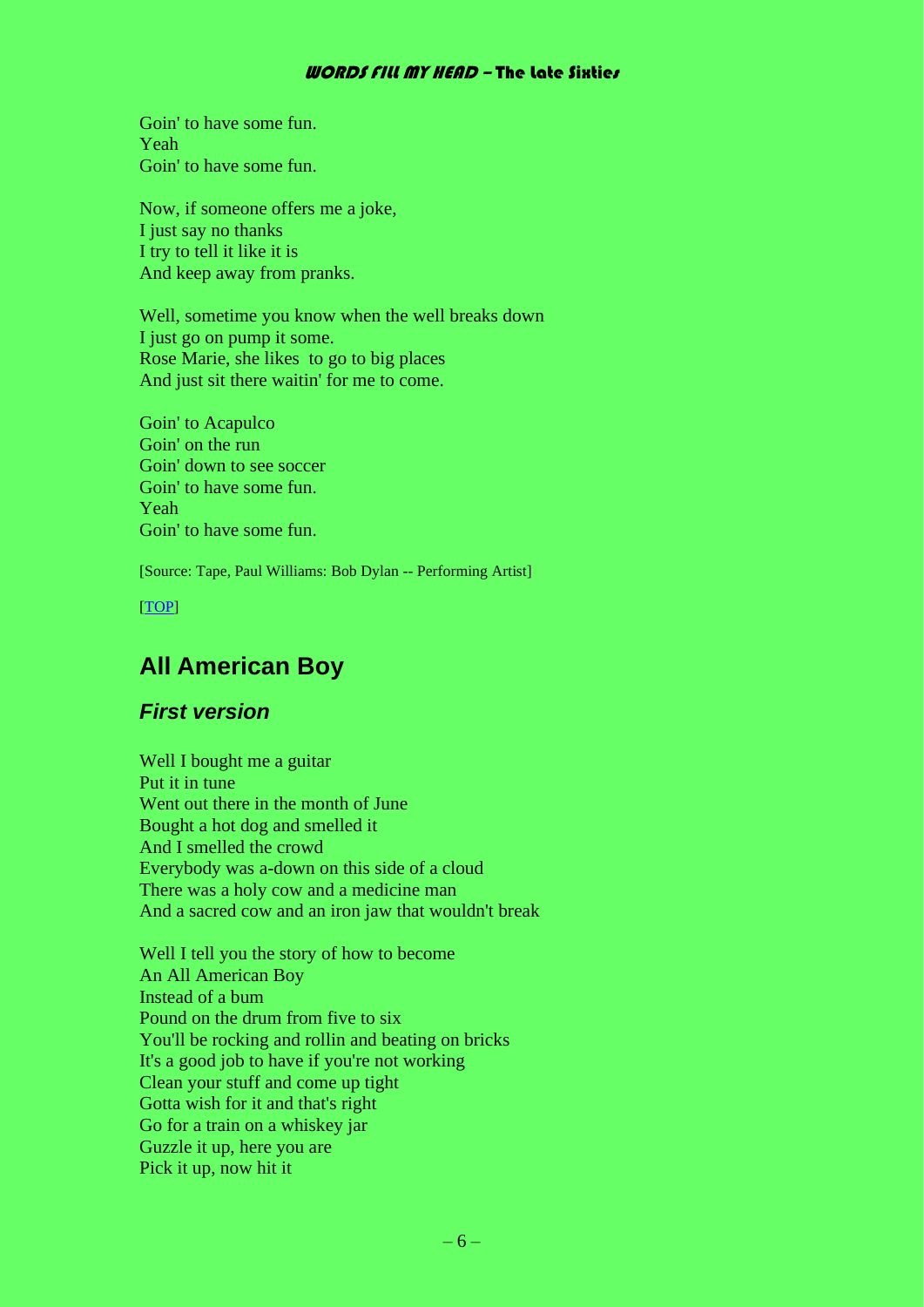And the girls wiggle Yes, I've been making them all jump up and down And mingle in the socks And their britches Oh, you'll find that soon You'll be in the itches Itches all over Itch in your pants Itch while you dance Itching on down to the south of France Well, I know a boy of yesterday He became a guitar and he floated away In the summer and in the fall Everyone said he was having a ball Kicking up hot shit over the ocean He took himself a notion To put some of that lotion in his beat up guitar Put it on him then He's not very far Next time you call him a star Down the road boy They call him slim They don't care if they're carrying him Just a minute now, you'll see what I mean Here he come now

Well sooner or later a boss gonna come He gonna take a look at ya, look at your drum Drink this sonny, it comes in a cup Yeah, he'll take you out to his farm Where he's fixing it up Girls don't giggle out there on the mountain Well, sooner or later you're bound to meet his wife You'll come and have the time of your life She's there and in her way She sure does like the things you play Well, you want to know about the manager soon We'll take you outside 'cause he knows you can croon He'll buy you new clothes, a new pair of shoes You'll be walking with the big drum blues You're a fine drummer now, you always knew you could be

[Source: Some Other Kind Of Songs]

[\[TOP\]](#page-0-1)

### <span id="page-6-0"></span>*Second version*

 $() =$  backing vocals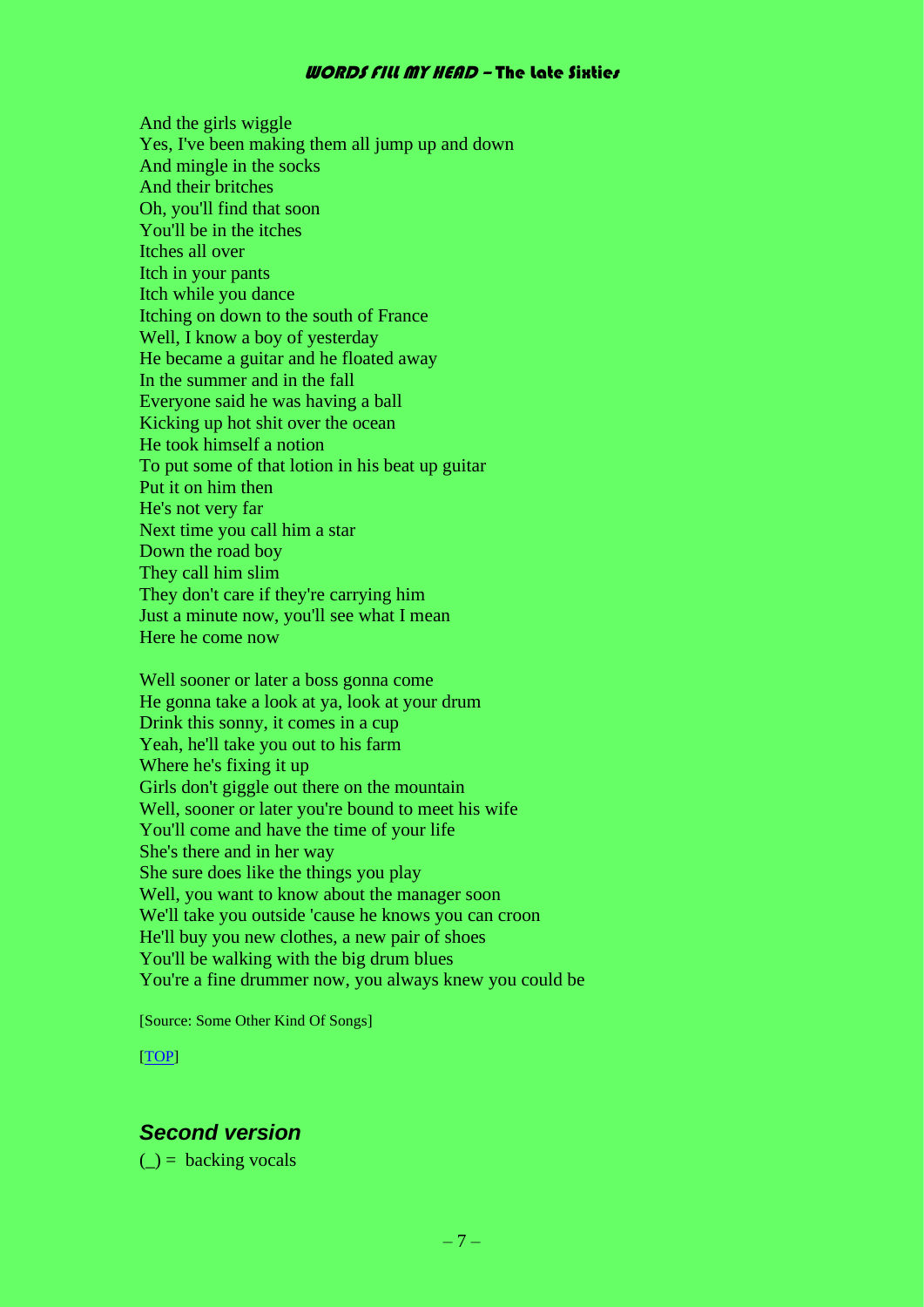Well I bought me a guitar Put it in tune Went out there in the month of June Was a hot dog night and a [stick in a roar] Everybody was a-down on this side There was a holy cow (holy Cow) Mean Cow (mean cow) Double jaw (double Jaw) Cow (Cow)

Well I'll tell you a story about how to become An All American Boy

You can beat on a drum Beat on a drum from five to six You'll be rock and rollin' soon gettin' your kicks It's a good job (good job) Joinin' the band (joinin' the band) Wave your hand (wave your hand) Clean your hand and come up tight Roll a smoke and down at night [Hold on] a train on a whiskey jar Settle it down, there you are Hold it steady, pick it up now Now hit it (making the girls giggle)

Yes, you'll be makin' them little girlies giggle You'll be makin' them all just jump up and down and wiggle In their socks, in their britches All you'll find that soon you'll be itches Itches all over Itch in your pants, itch while you dance Itchin' on down [to the corn' of/till they goin' to?] France

Well, I know a boy that yesterday He become a guitar and he floated away He played his [bows] and he played them all He's just on there havin' a ball Kicking a hot storm up over the ocean He took himself a notion He got some lotion and he put it on his guitar Put it on him Next time you do it you can call him Jim Down the road boy They call him slim

They don't care if they're carry him Just a minute now, you'll see what I mean (Uncle Sam...in this land...rippin' up draft cards, an' all that-)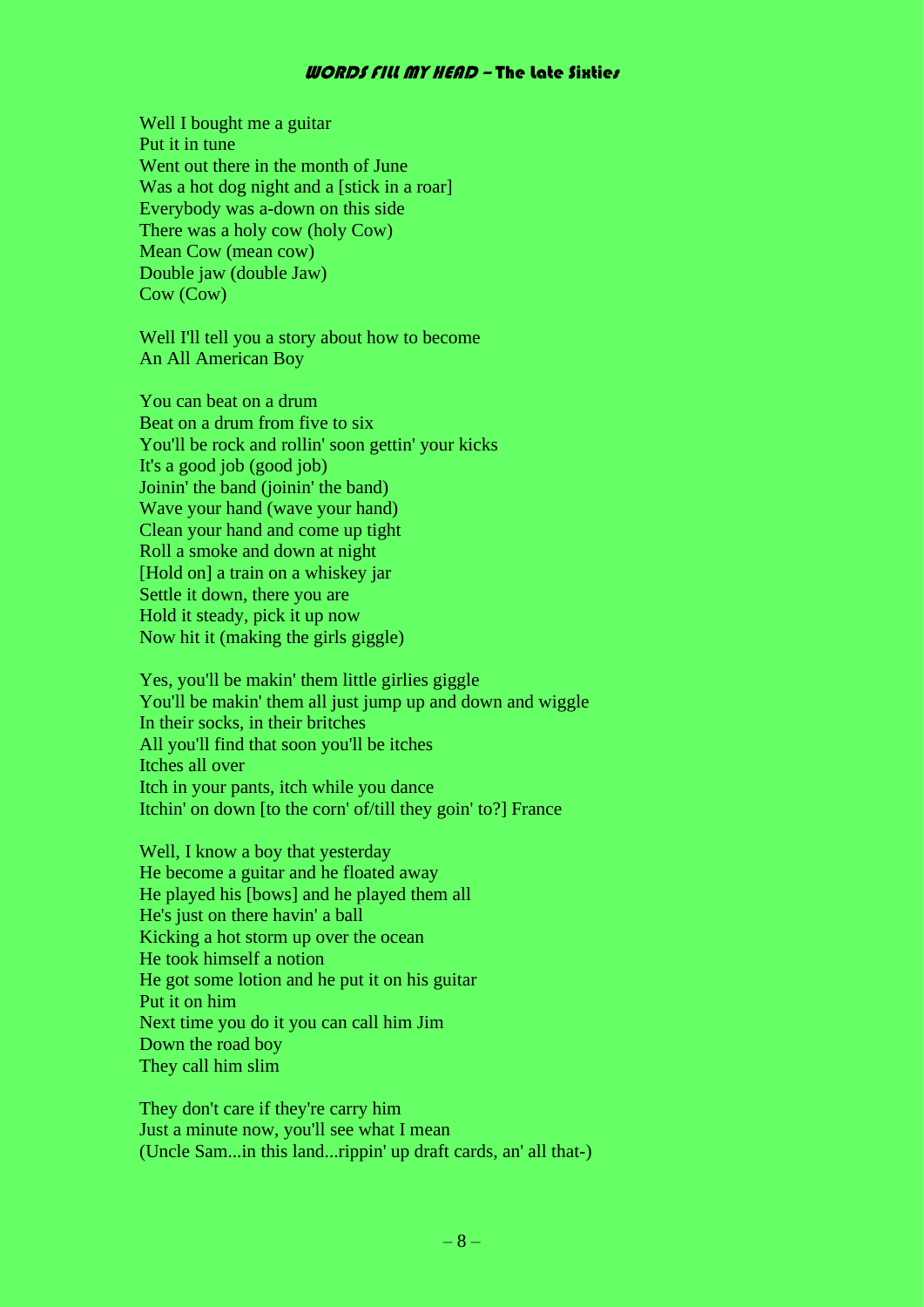Well sooner or later a man's gonna come He gonna take a look at ya, look at your drum He be a man and he'll take you home Yeah, he'll take you out to his farm He'll give you a good un He'll give it to ya Well, he - (Girls don't giggle no more) Well, sooner or later you're bound to meet his wife And you'll come in have the time of your life Just pickin' up gum, pickin' up a star Pickin' up and goin' and goin' to the bar You and yur manager (Pickin' my nose) Well, you'll want to know about the manager soon He'll take you outside and put you on the moon He'll buy you new clothes, a new pair of shoes You'll be walking 'way with the big drum blues You'll be a fine drummer, pick 'em as they comin' Dog a-hummin'.

[Source: The Genuine Basement Tapes Volume 4]

[\[TOP\]](#page-0-1)

### <span id="page-8-0"></span>**Bourbon Street**

I want another Bourbon Street Da da da da Oh so sweet Hold it down You better keep it neat Turn it over It was so complete I took it down and said Oh, oh have a seat But I don't live down On Bourbon Street No more, no more, no more, no more No, I don't live down On Bourbon Street no more

Bourbon Street Lordy-Town You better keep it sweet Put all your loving apples On your feet I don't even mind If you want to scratch your feet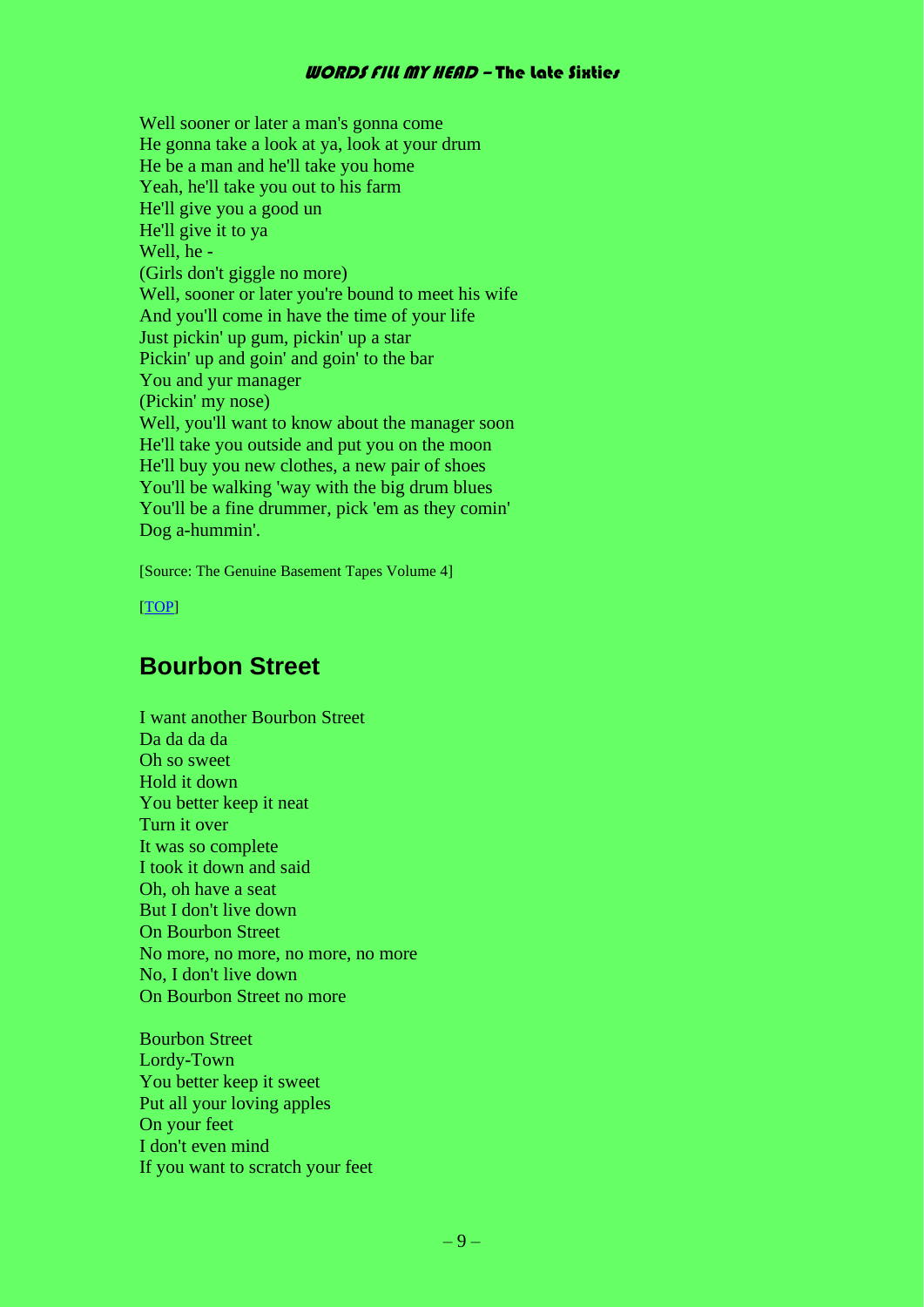You can bag it Down in bitter sweet I don't beat the meat I like like my feet Ain't no sleet On my Bourbon Street

No. Bourbon Street A happiness'll get you Bourbon Street The girls they won't forget you Down on Bourbon Street Here they come now Here they come now Here they come now Here they come now All them little girls

I went down looking for Bourbon Street I looked so high It nearly took me off-a my feet Bourbon Street Oh, babe let me tell you, Bourbon Street Mr Bartender I'll have another Bourbon Street Oh, let me tell you Bourbon Street Let me have another Bourbon Street Talk to your brother, mother I want a Bourbon Street Mr Bartender I'll have another Bourbon Street

[Source: Some Other Kind Of Songs]

[\[TOP\]](#page-0-1)

## <span id="page-9-0"></span>**I'm Not There (1956)**

### <span id="page-9-1"></span>*First version*

Things all crashing there, she's all too tight In my neighbourhood, she cried both day and night I know it - 'cause he was there It's a milestone, but she's down on her luck And she's daily saloonin' but to make hard-earned buck Now and then ...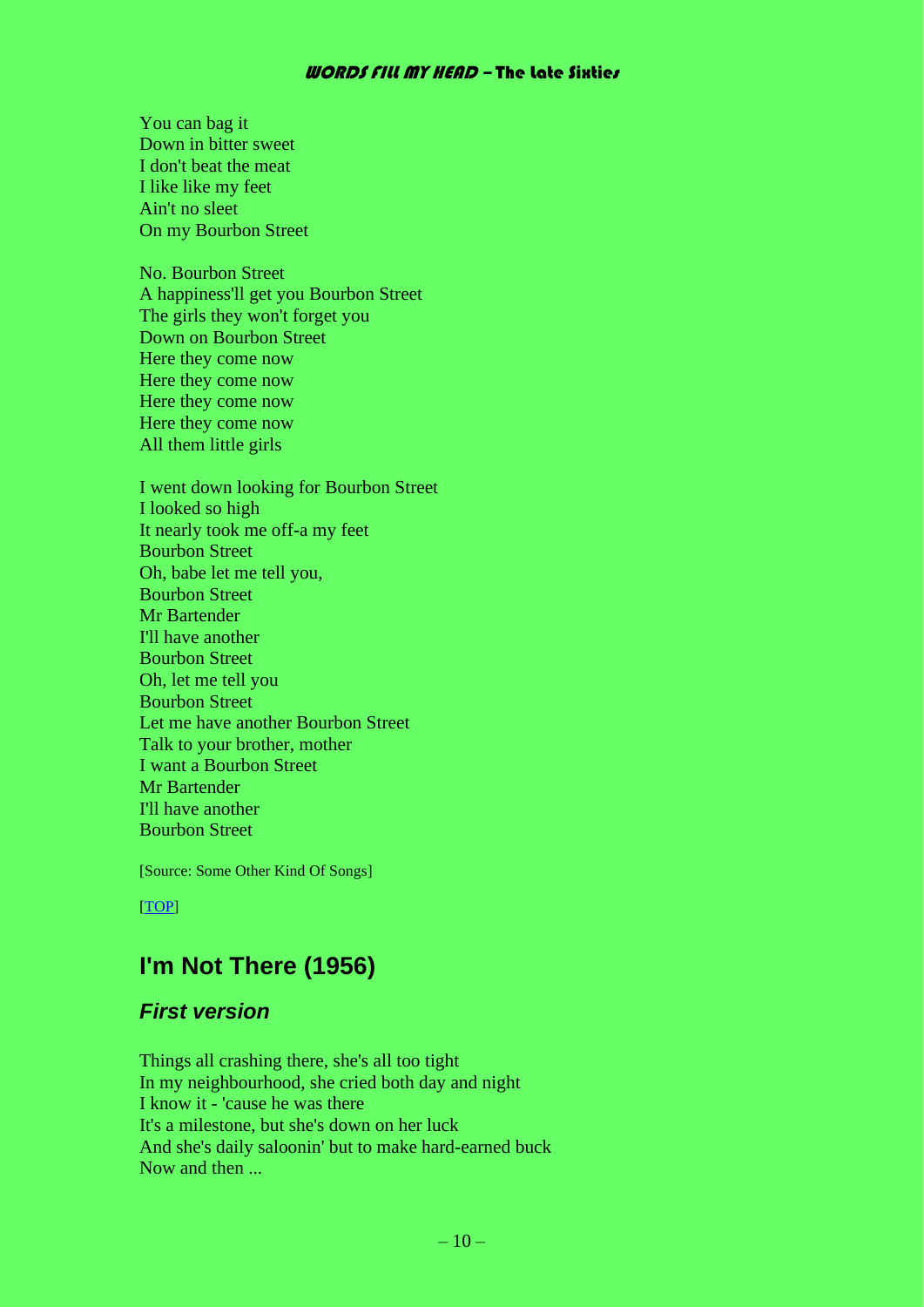I believe she'd stop him if she wants time to care I believe that she may look upon the side who used to care And I go by the Lord anywhere, she's on my way But I don't belong there

No, I don't belong to her, I don't belong to every choir She's my Christ-forsaken angel, but she don't hear me cry She's the long-hearted mystic and she can't carry on When I'm there she's alright, but then he's not when I'm gone

Heaven knows that the answers she knows con no-one She's the way, for sale and beautiful, she's mine for the one And I lost her, hesitating, by temptation as it runs But she don't holler me, I'm not there, I'm gone

Now I'll cry tonight like I cried the night before And I'm leased on the highs but I'll dream about the door It's alone, she's forsaken by her fate, worse to tell "It don't have approximation", she smiled "fare thee well"

Now, my all-decent lady, I was born to love her But she knows that the kingdom waits so high above her And I run, but I race, but it's not too fast to stay on But I got the fever, I'm not there, I'm gone

Well it's all about diffusion as I cry for her veil I don't need anybody now beside me to tell And it's all affirmation I receive, but it's not She's alone, pardon, beauty, but she don't like the spot And she calls ...

Yes, she's gone like the rainbow that was shining yesterday But now she's home beside me, and I'd like her here to stay She's a lone forsaken beauty, and it's 'Don't trust anyone' And I wish I was beside her, but I'm not there, I'm gone

Well it's too hard to stay here and I don't want to leave It's so bad, or confusing, but she's hard too hard to leave It's a load, it's a crime, the way she moulds me around But she told, phoned to hate me, but it's down to make a clown

Yes, I believe that it's rightful, Oh I believe it in my mind I've been told, like I said, when I before, carry on the grind Yes, his old gypsy told her, like I said "Carry on" I wish I was there to help her, but I'm not there, I'm gone

[Source: The Telegraph #4, suggestions by John Howells]

[\[TOP\]](#page-0-1)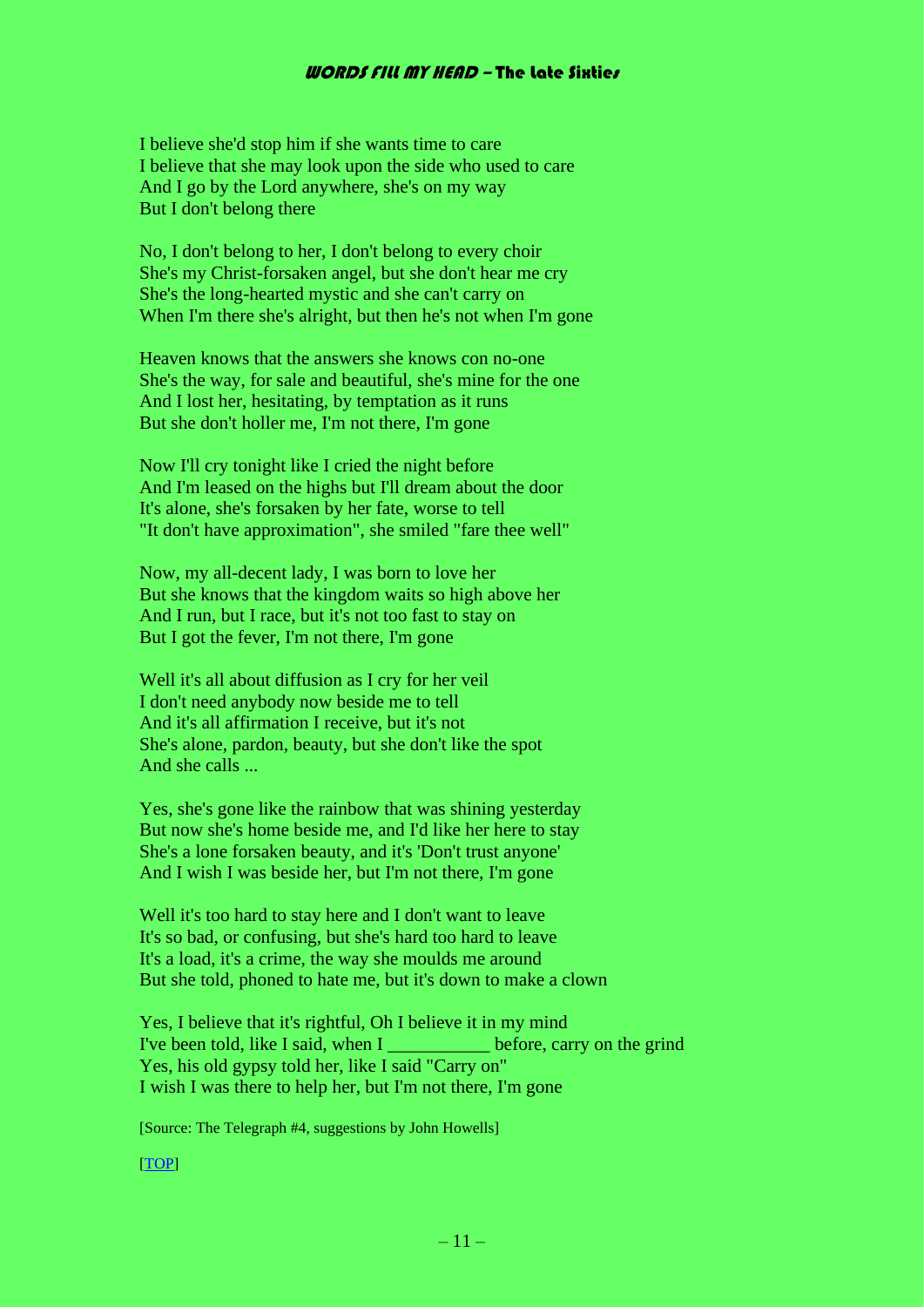### <span id="page-11-0"></span>*Alternate transcription*

She's all right and she's all too tight In my neighborhood she cried both day and night I know it - because he was there It's a milestone, but she's down on her luck And she's daily saloonin' but to making hard to buck Now and then ...

I believe that she's stopping if she wants time to care I believe that she'd look upon him deciding to care And I go by the law, anyway she's on my way But I don't belong there

No I don't belong to her, I don't belong to everybody She's my Christ-forsaken angel, but she don't hear me cry She's a long-hearted mystic and she can't carry on When I'm there she's alright, but then she's not when I'm gone

Heaven knows that the answers she's don't calling no one She's the way for sailing beautiful, she's mine for the one And I lost a heavy by temptation as it runs But she don't honor me, I'm not there I'm gone

Now I'll cry tonight like I cried the night before And I'm leased on the house but I dream about the door She's alone, she's forsaken by a fate worse to tell It don't have \_\_\_\_\_\_\_\_\_\_ she's my old fare-thee-well

Now when I was born to love her But she knows that the kingdom waits so high above her And I run, but I race, but it's not too fast or slow But I don't perceive her, I'm not there I'm gone

Well it's all about ....... and I cry for her bell I don't need anybody now beside me to tell And it's all admiration I receive, but it's not She's a lone parting beauty, but she don't like the spot If she won't

Yes she's gone like the rainbow that was shining yesterday But now she's home beside me and I'd like her here to stay She's a form-forsaking beauty and it don't trust anyone I wish I was beside her, but I'm not there I'm gone

Well it's too heart-forsaking and I don't want to believe It's \_\_\_\_\_\_\_\_\_\_ but she's hard, too hard to leave It's alone, it's a crime, the way she won't be around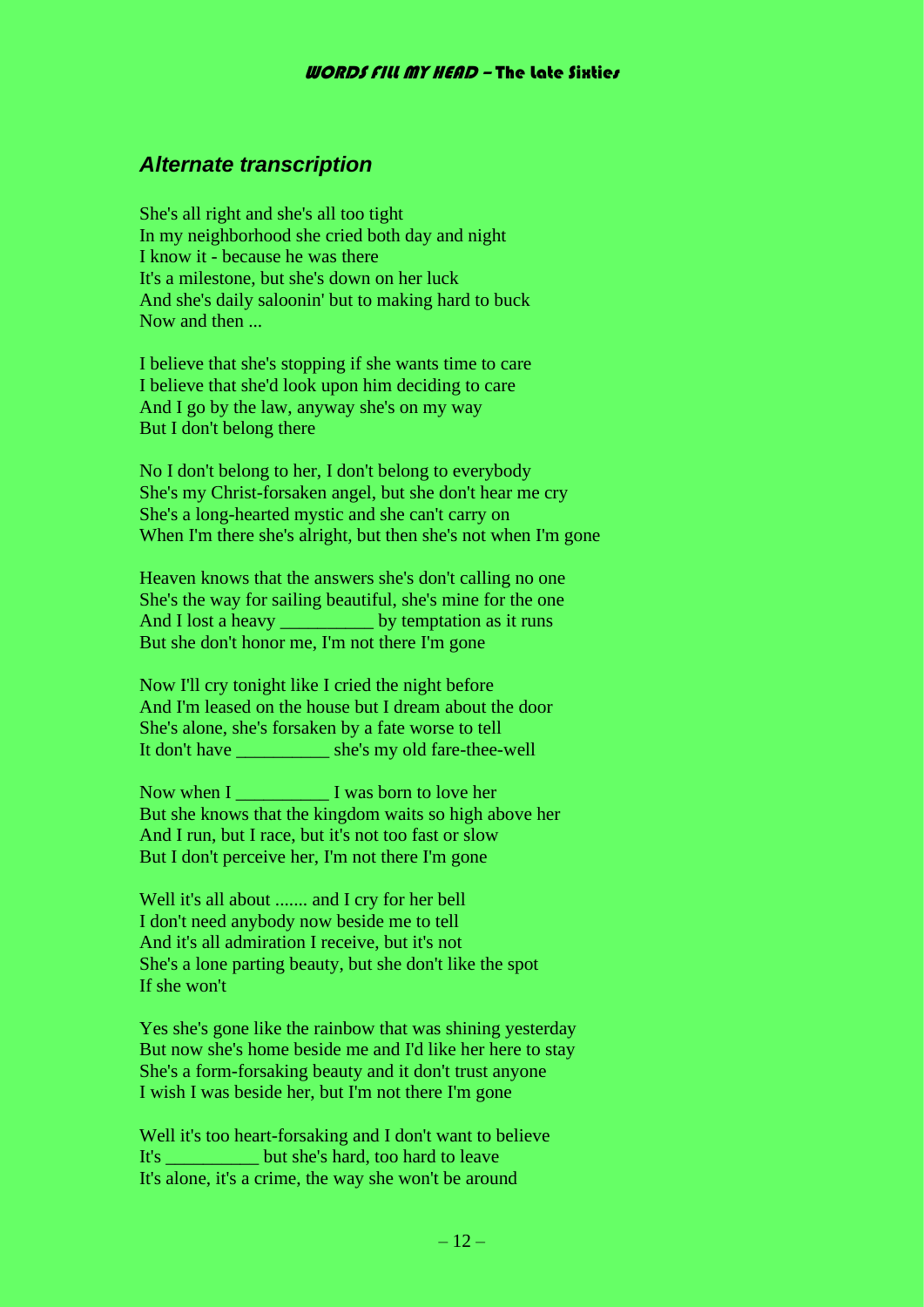Yes, I believe that it's rightful, oh I believe it in my mind I've been told, like I said <when I> before "carry on the grind" And this old gypsy told her, like I said "carry on" I wish I was there to help her, but I'm not there I'm gone

\_\_\_\_\_\_\_\_\_\_\_\_\_\_\_\_\_\_\_\_\_\_\_\_\_\_\_\_\_\_

[\[TOP\]](#page-0-1)

### <span id="page-12-0"></span>**Wild Wolf**

Now the ruins are barely rolling And the animals can't agree On all the bushes in the nations But nobody feels sorry for me If I lost everything of all the cities Yeah, but I can't help this smog The day I feel it She sure is standing But the holy book is written Oh, what page They are all there And as for a natural warning But nobody done yet understand Just like Pharao and his armies They were made of solid bread, yeah That old bad wolf's gonna howl his way to morning's Hold to some big cavern I would sit and wait, calling my children out there But I just don't mean to hesitate And if I was a missionary leader I would attempt to laugh and rage Yet the wild wolf he's still bubbling under And not a babe

[Source: Some Other Kind Of Songs]

#### [\[TOP\]](#page-0-1)

## <span id="page-12-1"></span>**Champaign, Illinois**

Bob Dylan & Carl Perkins

I got a woman in Morocco, I got a woman in Spain, Woman that's done stole my heart, She lives up in Champaign.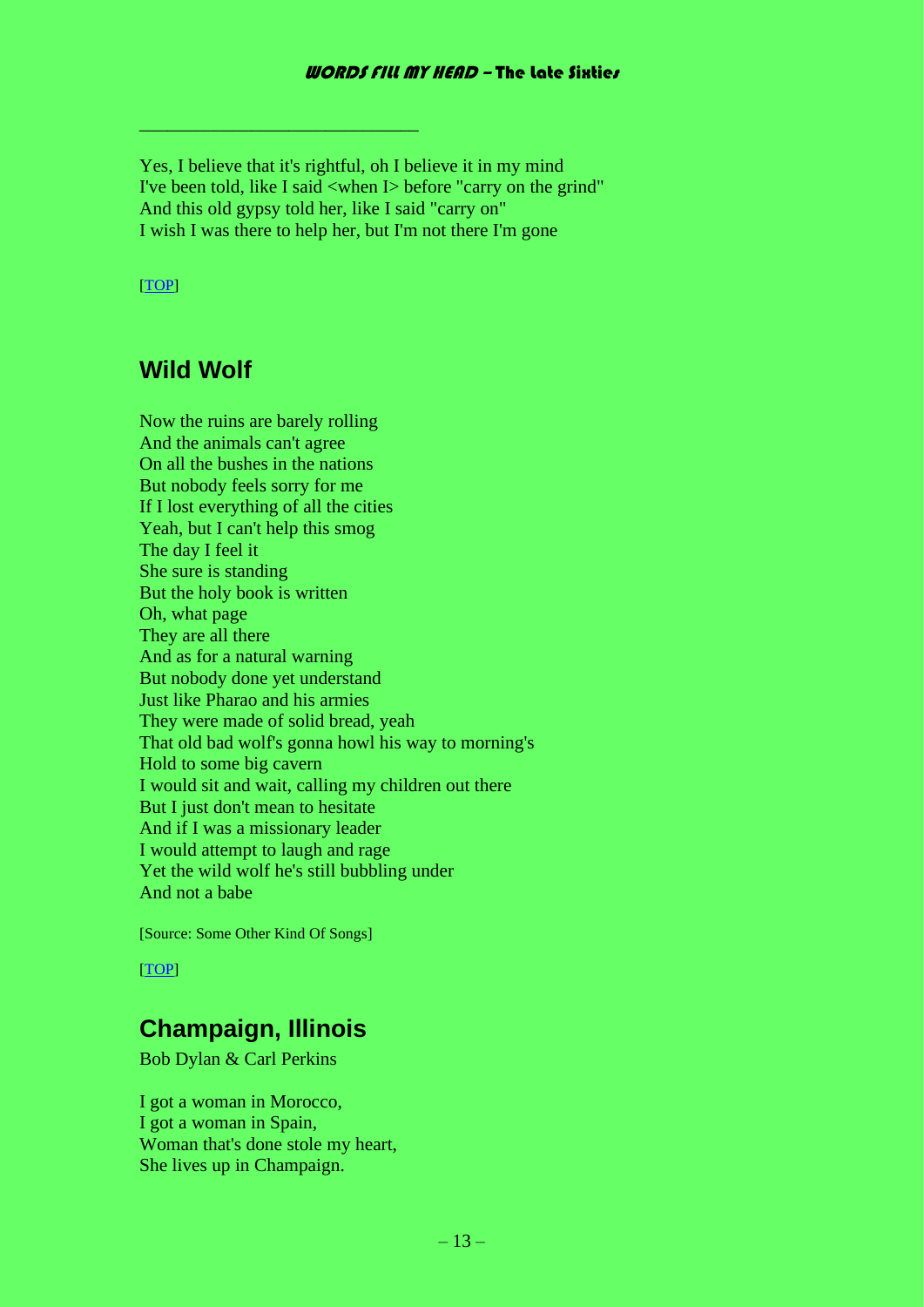I say Champaign, Champaign, Illinois, I certainly do enjoy Champaign, Illinois.

The first time that I went there, They treated me so fine. Man alive, I'm telling you, I thought the whole darn town was mine.

Up in Champaign, I say Champaign, Champaign, Illinois, I certainly do enjoy Champaign, Illinois.

Well, I didn't have a home on Friday, And on a Saturday too. Man alive, I'm telling you, They'll know just what to do up in Champaign, Illinois.

Up in Champaign, I say Champaign, Champaign, Illinois, I certainly do enjoy Champaign, Illinois.

Well, I've been a whole lotta places, There's nothin' I ain't done, But when it comes to women, boy, I got only one.

She's up in Champaign, I say Champaign, Champaign, Illinois, Yes, I certainly do enjoy Champaign, Illinois.

[Source: Some Other Kind Of Songs]

[\[TOP\]](#page-0-1)

## <span id="page-13-0"></span>**Running**

Love fine living and Down high and low She's dreaming But you might grow

You got me running I just can't stay Sorry little girl But this poor boy's goin' away

Well hanging on the levy And looking at the ship